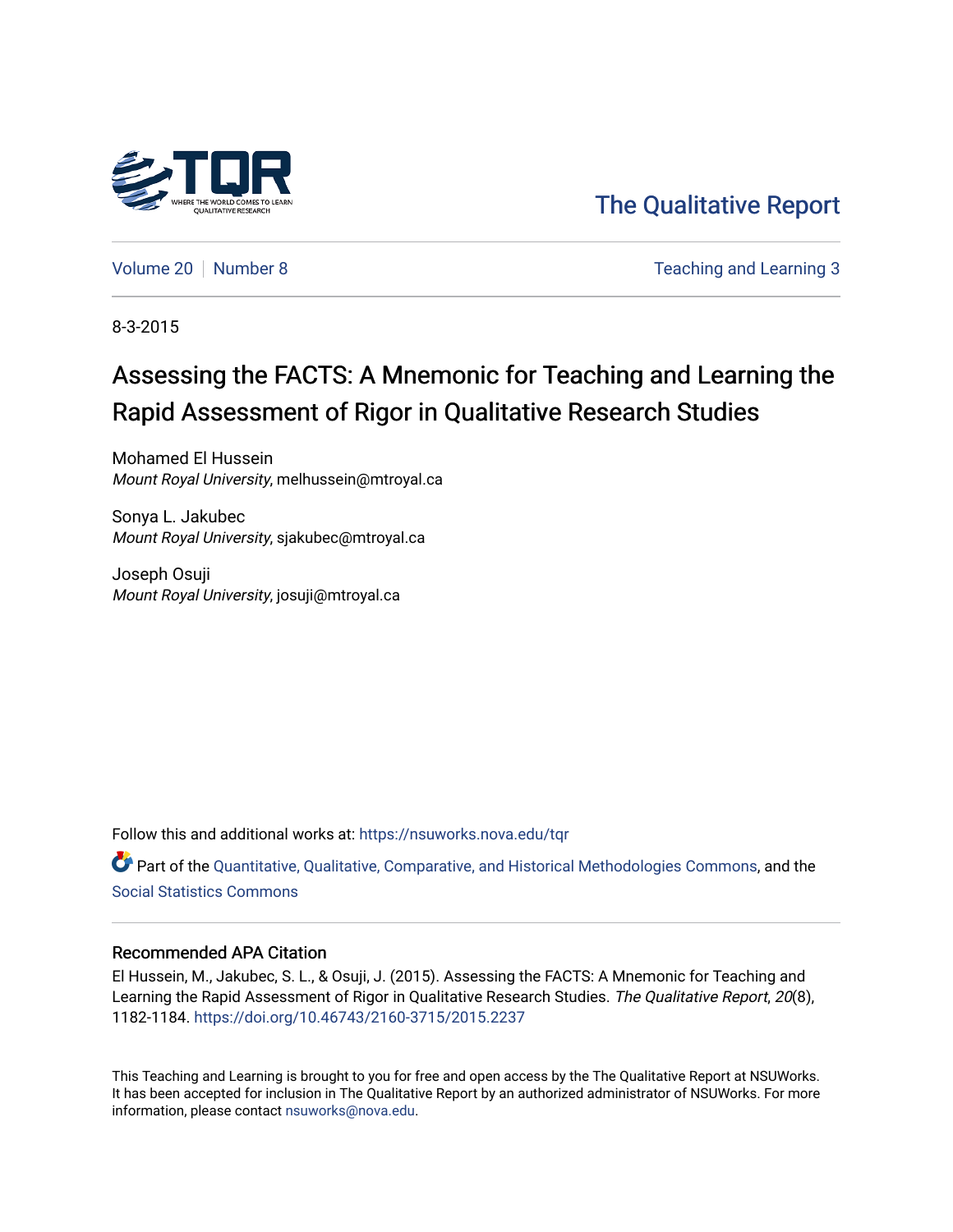# **Qualitative Research Graduate Certificate** Indulge in Culture Exclusively Online . 18 Credits **LEARN MORE**

### Assessing the FACTS: A Mnemonic for Teaching and Learning the Rapid Assessment of Rigor in Qualitative Research Studies

#### Abstract

Teaching and learning research appraisal strategies is a challenge in undergraduate education and for practitioners alike. The appraisal of rigor in qualitative research papers is particularly complex and sophisticated work for many undergraduate research students and practitioners who want to develop their critical reading skills. The mnemonic strategy (The FACTS) explained in this paper is one pedagogical strategy for establishing a simplified approach to teaching and learning the appraisal of rigor in qualitative research. While not a comprehensive tool, the FACTS are a useful introduction to the complex challenge of qualitative research appraisal.

#### Keywords

Pedagogical Strategy, Mnemonic, Research Literacy, Qualitative Research, Research Appraisal

#### Creative Commons License



This work is licensed under a [Creative Commons Attribution-Noncommercial-Share Alike 4.0 License](https://creativecommons.org/licenses/by-nc-sa/4.0/).

#### Acknowledgements

The authors would like to thank Dr. Nancy Moules of the University of Calgary Faculty of Nursing. It was in her doctoral class, and with her encouragement, that this mnemonic was first developed by Dr. El Hussein.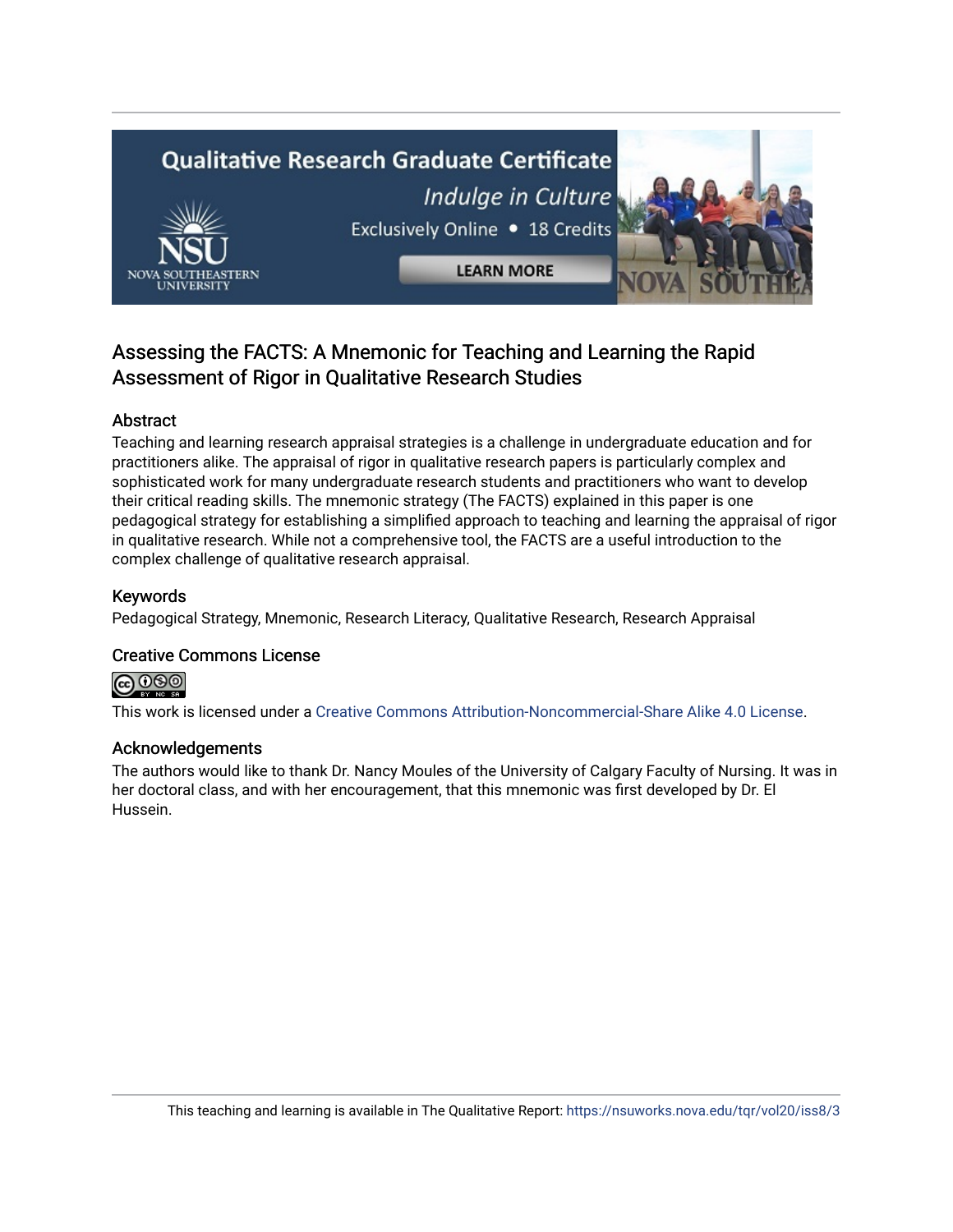

## **Assessing the FACTS: A Mnemonic for Teaching and Learning the Rapid Assessment of Rigor in Qualitative Research Studies**

Mohamed El Hussein, Sonya L. Jakubec, and Joseph Osuji Mount Royal University, Calgary, Canada

*Teaching and learning research appraisal strategies is a challenge in undergraduate education and for practitioners alike. The appraisal of rigor in qualitative research papers is particularly complex and sophisticated work for many undergraduate research students and practitioners who want to develop their critical reading skills. The mnemonic strategy (The FACTS) explained in this paper is one pedagogical strategy for establishing a simplified approach to teaching and learning the appraisal of rigor in qualitative research. While not a comprehensive tool, the FACTS are a useful introduction to the complex challenge of qualitative research appraisal. Keywords: Pedagogical Strategy, Mnemonic, Research Literacy, Qualitative Research, Research Appraisal*

Research literacy is an essential competency for nursing practice (Jakubec & Astle, 2013) and consists of the ability of to locate, understand, and critically evaluate evidence for application in practice – a topic distinct from research *capacity* which is the ability to *conduct*  research (Jakubec, 2015). Assessing rigor in qualitative research is an important, but challenging, research literacy activity for those in nursing and other health and community practice fields. For nursing students evaluating qualitative research studies and articles can be a challenge with students often mistakenly applying quantitative evaluation techniques to qualitative studies (Locke, Silverman, & Spriduso, 2010).

The purpose, goals and strategies of qualitative research are distinct from quantitative studies; being exploratory rather than explanatory and essentially interested in understanding how people make sense of their lives or experiences and how these experiences are organized or constructed. Qualitative research, thus, becomes a particularly appropriate for the discipline and practice of nursing (Munhall, 2012), and qualitative research literacy requires knowledge and skills for the accurate appraisal of rigor of a study.

There is no one process of ensuring rigor or trustworthiness appropriate for all qualitative studies, but generally the goal of rigor is to accurately represent study participants experiences or circumstances. Several complex frameworks for the appraisal of rigor have been developed over the years (Ryan-Nicols & Will, 2009; Shenton, 2004). While not a comprehensive appraisal, the mnemonic we developed provides a rapid and basic approach to the assessment of the quality of qualitative research studies. In this paper we describe the mnemonic FACTS (Fittingness, Auditability, Credibility, Trustworthiness and Saturation) as a teaching-learning innovation to support appraisal of rigor in qualitative research literacy.

(**F)**ittingness (also termed transferability) is the ability of the researcher to demonstrate that the findings have meaning to others in similar situations (Beck, 1993). Transferability is dependent on the degree of similarity between two contexts (Koch, 1994). It is not considered the responsibility of the qualitative researcher to provide an "index of transferability," rather the researcher should assume the responsibility of exhibiting, through data and analysis, the transferability in their research paper. Sandelowski (1986) further elaborated that "a study meets the criterion of fittingness when its findings can [fit] into contexts outside the study situation and when its audience views its findings as meaningful and applicable in terms of their own experiences" (p. 32). This fit may also be considered part of the purpose or relevance of the research – also evaluated as part of appraisal of rigor.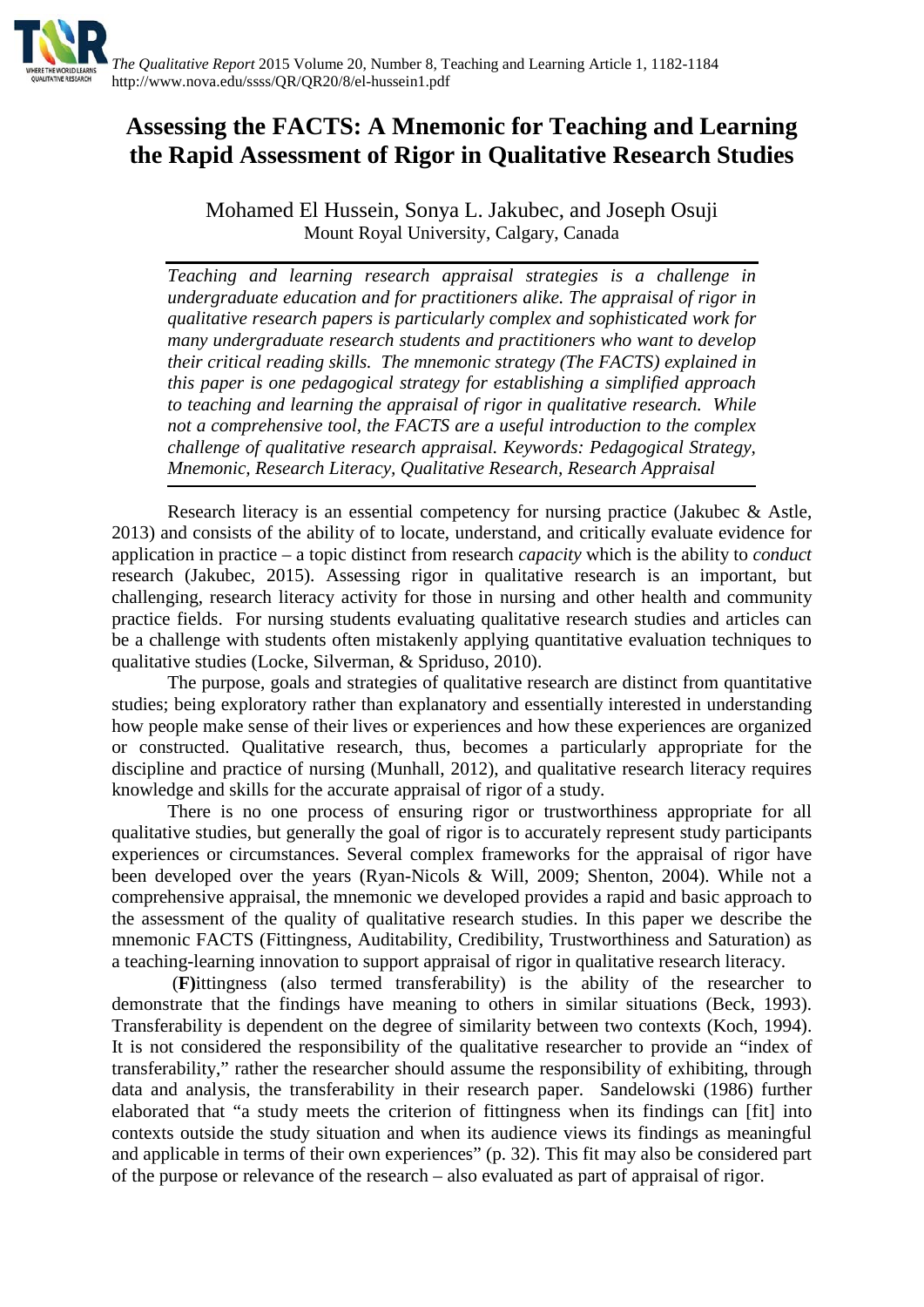**(A)**uditability is the systematic record keeping of all methodological decisions, such as a record of the sources of data, sampling, decisions, and analytical procedures and their implementation. This is sometimes referred to as confirmability. Guba and Lincoln (1989) termed this record an "audit trail" (p. 243). An audit trail shows the confirmability of research findings through "a recording of activities over time that another individual can follow… the objective is to illustrate as clearly as possible the evidence and thought processes that led to the conclusions" (Speziale & Carpenter, 2007, p. 49). The audit trail should be sufficiently detailed to make it possible for other researchers to repeat the same enquiry in the same setting should they want to (Beck, 1993).

**(C)**redibility relates to how vivid and faithful the description of the phenomenon is (Beck, 1993), that is the probability that the study findings will ring true to other people in similar circumstances. Guba and Lincoln (1989) suggest that a study is credible when it presents such a vivid and faithful description that people who had that experience would immediately recognize it as their own. Thorne (2000) observed that this process involves "immersing oneself in data, engaging with data reflexively, and generating rich descriptions that will enlighten the reader to the deeper essential structures underlying the human experience" (p. 69).

**(T)**rustworthiness is a concept in qualitative research that encompasses all of the above mentioned steps and refers to the degree of confidence one can have in the data. This assessment addresses the quality or credibility of the data and/or the research paper as a whole. The believability of the overall findings is another aspect of trustworthiness – confidence in the truth in the findings. In this ways both researcher and data credibility are evaluated, along with the dependability and confirmability of the data and overall findings. Taken together these aspects of the evaluation or rigor demand appraisal that the necessary steps have been taken and thoroughly described in a way to ensure that the study procedures meet high standards and that the results can be trusted.

**(S)**aturation: Data saturation in qualitative research occurs when the researcher is no longer hearing or seeing new information – that there is sufficient data. This can also be referred to as informational redundancy. The example of a soaked sponge that can't hold more water provides one illustration of saturation, analogizing that adding more data would be of no further consequence to the analysis.

We believe that the research appraisal mnemonic FACTS will support teaching and learning of research literacy and specific appraisal of rigor in qualitative studies. Beyond the teaching-learning benefits, broader consistency in evaluation and literacy of qualitative research may expand the scope of dissemination and utilization of findings in nursing practice. Both the application of the mnemonic and outcomes related to research literacy and utilization will be important next steps for this teaching and learning innovation.

#### **References**

- Beck, C. T. (1993). Qualitative research: The evaluation of its credibility, fittingness, and auditability. *Western Journal of Nursing Research, 15*(2), 263-266.
- Guba, E. G., & Lincoln, Y. S. (1989). *Fourth generation evaluation.* Newbury Park, CA: Sage Publications.
- Jakubec, S. L. (2015). Research literacy. In M. J. Smith, R. Carpenter, & J. J. Fitzpatrick (Eds.), *Encyclopedia of nursing education* (pp. 297-299)*.* New York, NY: Springer Publishing.
- Jakubec, S. L., & Astle, B. J. (2013). Students connecting critical appraisal to evidence-based practice: A teaching-learning activity for research literacy. *Journal of Nursing Education, 52*(1), 56-58.